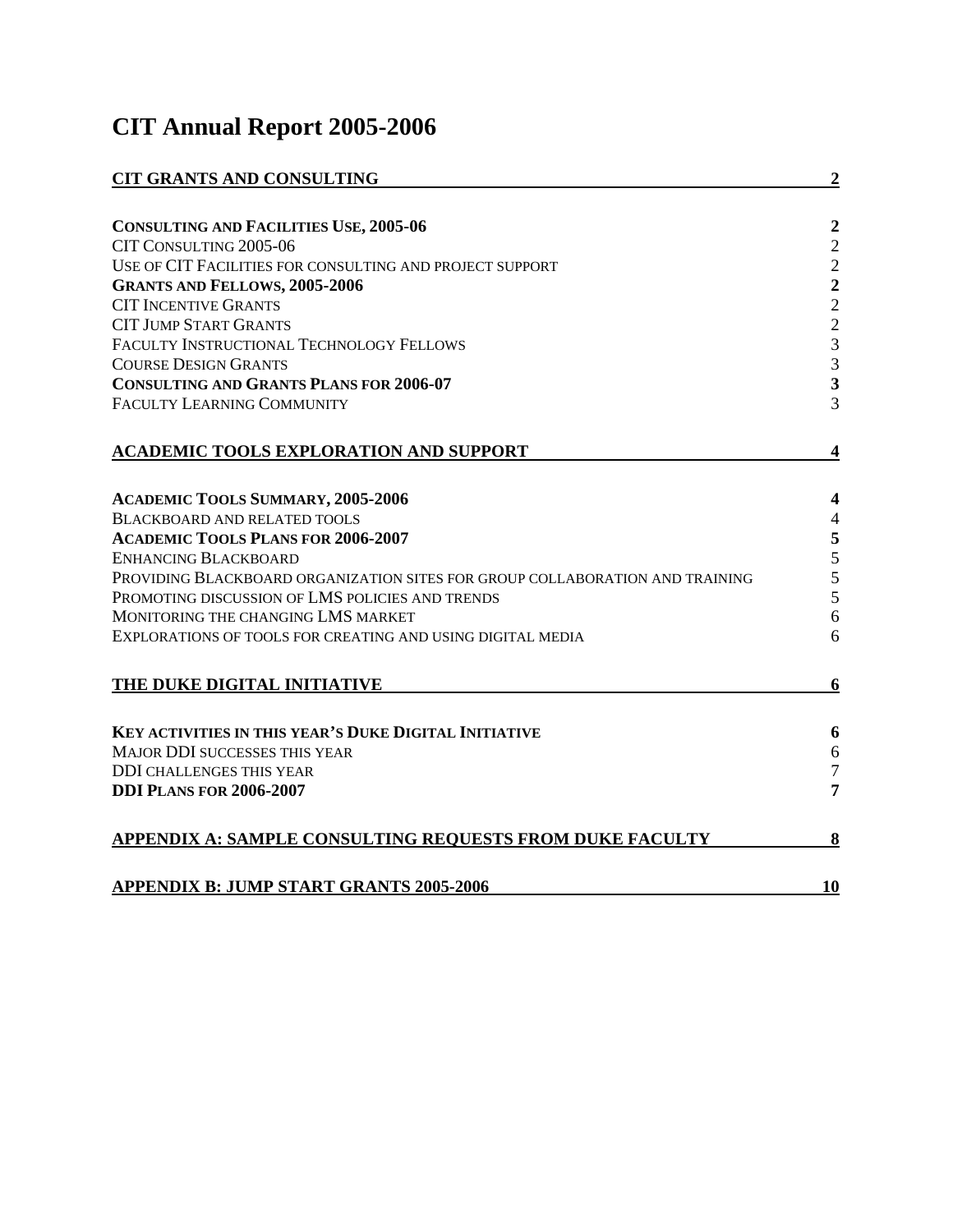# **CIT Grants and Consulting**

### *Consulting and Facilities Use, 2005-06*

#### **CIT Consulting 2005-06**

CIT consulted on over 750 requests, questions or projects, ranging from single questions with quick answers, to queries requiring several hours of research, to semester- or year-long projects. We received requests via telephone, email and web forms. We responded to questions from faculty, staff and students in all Duke schools, as well as faculty, staff and students from schools outside of Duke. Some sample requests are listed in Appendix A.

### **Use of CIT Facilities for consulting and project support**

CIT provided several dozen consulting and individual training sessions on digital materials development in the Center for Instructional Technology lab. The large majority of these requests were from faculty or instructors, although we also provided support to IT and library staff. The language lab facilities hosted over 500 class sessions during 2005-06 academic year as well as placement tests for different departments. The language lab also handled over 100 equipment loans to faculty during this time period.

# *Grants and Fellows, 2005-2006*

The CIT offered a variety of programs to encourage and support faculty who were integrating technology into their courses in new ways. Those programs included the **CIT Incentive Grants** program for projects lasting one or two years and having significant impact on a program or group of courses, the **CIT Jump Start Grants** program, which provides small amounts of funding and support to assist faculty in piloting or experimenting with new technologies, and the **Faculty Instructional Technology Fellows** program, which works with groups of faculty around a theme for one semester or a year. Examples of Grants and Fellows are in Appendix A.

### **CIT Incentive Grants**

The CIT Incentive Grants program awarded one grant to a School of Medicine project entitled *Scientific Writing Workshop Using Online Instructional Technology* in April 2005, but the majority of the work on this grant was accomplished in 2005-06. This project is in its final stages, looking at the effectiveness of an online collaborative manuscript writing software in helping writers become expert.

### **CIT Jump Start Grants**

The CIT Jump Start Grants program, which provides small amounts of funding and support to assist faculty in piloting or experimenting with new technologies in their courses, funded 9 grants (out of 12 applicants) at a total cost of \$12,500. Samples of these grants include:

- Engineering professor received funding to videotape his students' presentations, to determine usefulness of video review to student learning.
- A&S faculty received funding to assist with materials digitization, production of foreign language teaching materials, capture of interviews & development of course materials for Duke-Durham Public Schools partnership initiatives, and programming of a Duke version of a social networking tool.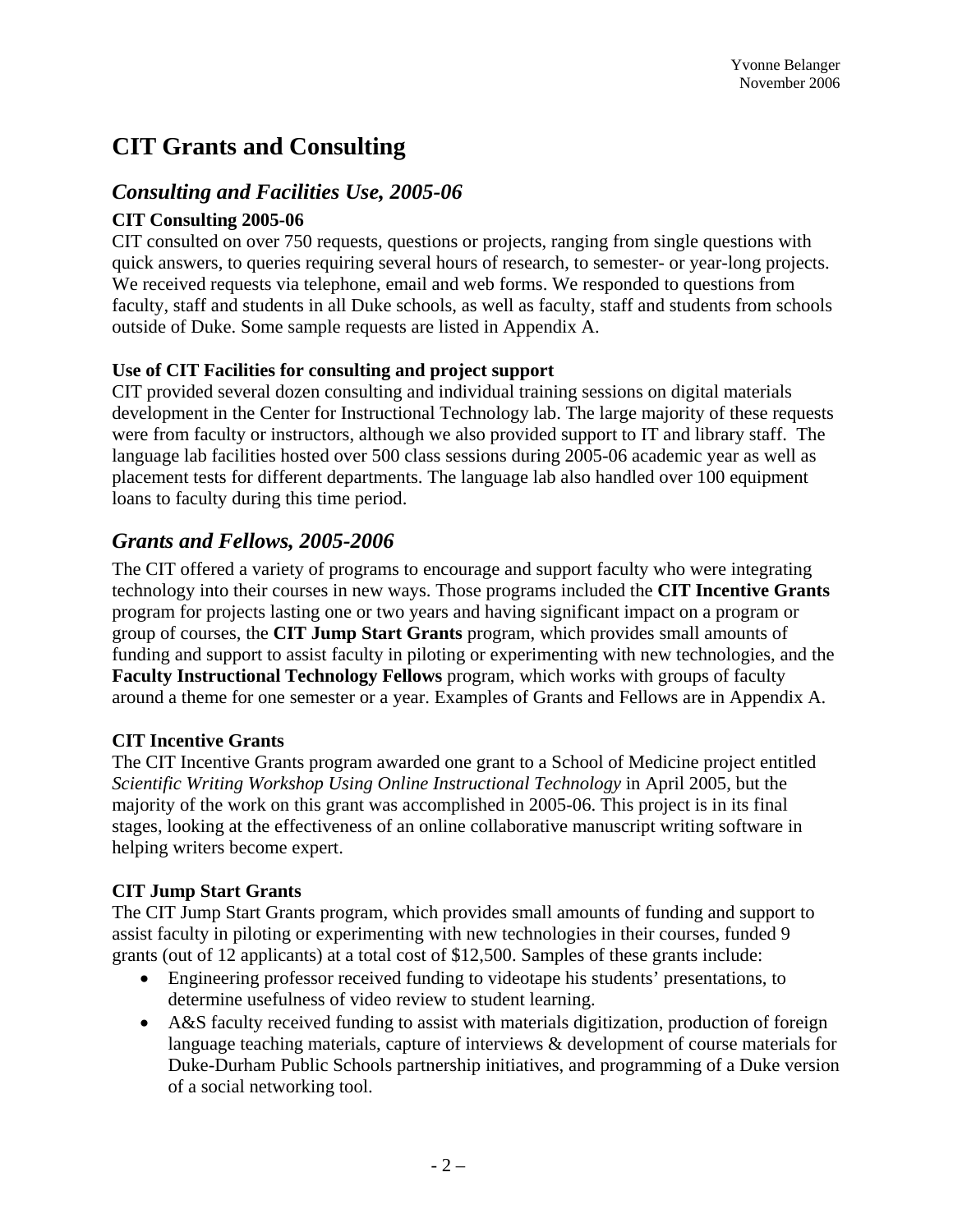- Nursing faculty received funding to support development of a video tutorial about performing physical exams.
- CIT sponsored a guest speaker on uses of tablet PCs in teaching and learning.

More information about these grants is included in Appendix B.

#### **Faculty Instructional Technology Fellows**

CIT supported two groups of **Faculty Instructional Technology Fellows** during 2005-06, for a total cost of \$27,000. Nine faculty and one graduate student representing 4 Duke schools participated in a semester-long program focused on instructional technologies that could support teaching and learning in large classes. Another six faculty from the Law School were provided with a year-long group program to study the best uses of video in their clinical law teaching. Both groups participated in an orientation and monthly meetings focused on topics chosen by the faculty and aimed at accomplishing goals established for the Fellows program at the outset. Feedback from the semester program on large classes indicated that the Fellows appreciated opportunities for discussion with their colleagues, valued interaction with CIT consultants, and found the chance to learn about instructional technologies useful. Encouragement from the Fellows to provide even more guidance and instruction to faculty focused on technologies helped shape some of our CIT offerings for next year.

#### **Course Design Grants**

New course design grants were offered for the first time in May 2006; work on these grants is continuing in 2006-07. Six courses were awarded \$5000 grants providing consulting and a faculty stipend in exchange for faculty following a systematic course design process in developing new courses using technology for academic year 2006-07, and then evaluating the impact of the design process and the effectiveness of the delivered course. Most of the faculty awardees are teaching their new courses in the fall; CIT will evaluate and modify the grants program based on feedback from faculty participants and our consultants.

# *Consulting and Grants Plans for 2006-07*

In addition to the new Course Design Grant program described above, other changes to CIT's consulting and grants programs are planned for 2006-2007. **CIT Jump Start grant program** will be revised and expanded into a full suite of mini grants: Jump Start, materials preparation, invited speaker and conference travel. The purpose of the change is to make our services and offerings clearer to faculty, and to allow CIT to support the grants we do provide in a more standard way. CIT will continue to offer **Faculty Instructional Technology Fellows** programs

to groups of faculty, and to provide consulting upon request to faculty and departments.

### **Faculty Learning Community**

In spring 2007 CIT will pilot a **Faculty Learning Community**, a semester-long program to provide faculty with opportunity and support for conducting research on, learning about and trying new teaching techniques in their own courses.

*More information on consulting and grants*  CIT funding and grants programs information http://cit.duke.edu/help/funding/funding.do

Sample projects

http://cit.duke.edu/ideas/examples.do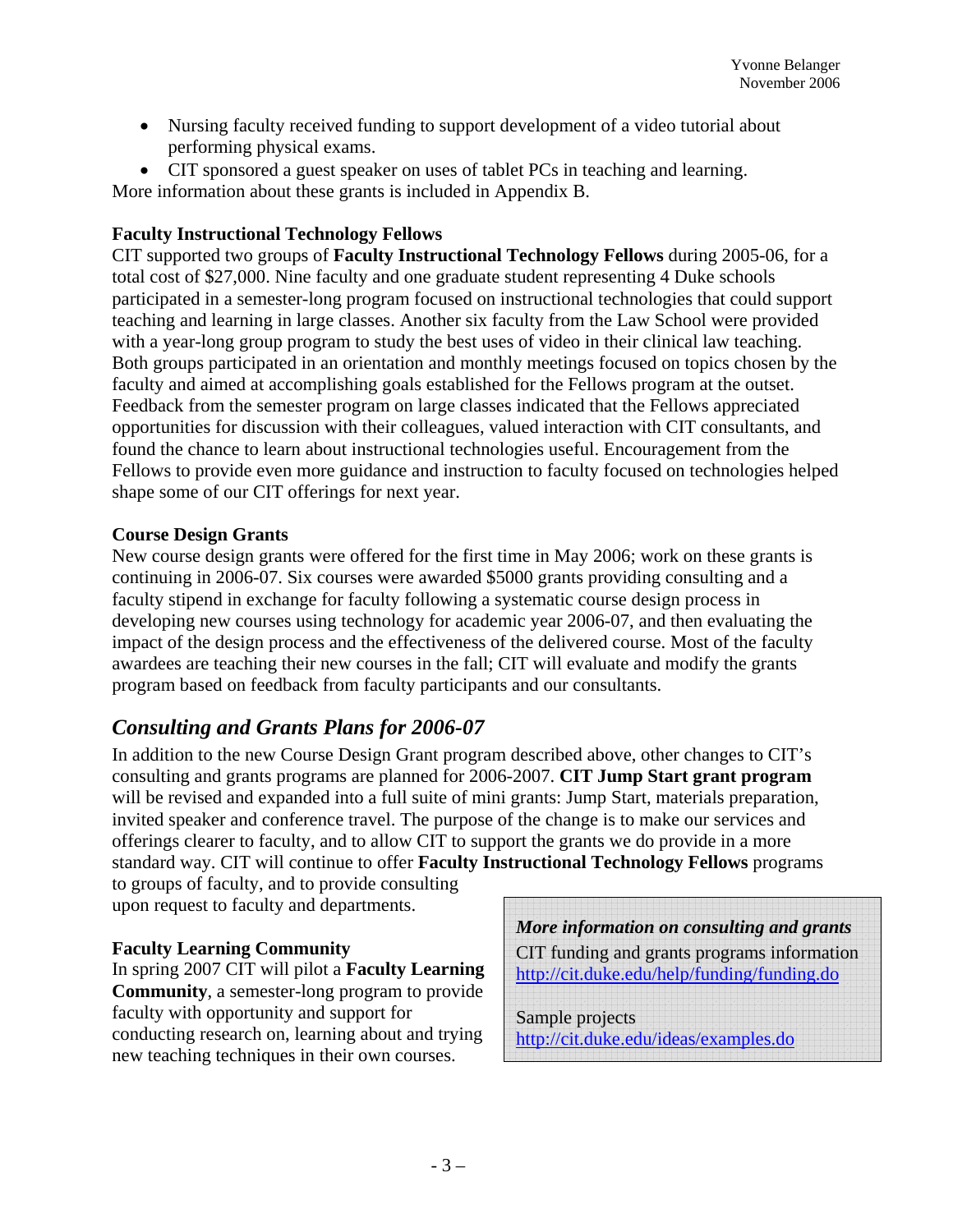This program will be similar in nature to CIT's former individual Fellows programs, but will be more faculty-driven. Results from Fellows and Faculty Learning Communities will be disseminated to the Duke community.

# **Academic Tools Exploration and Support**

## *Academic Tools Summary, 2005-2006*

#### **Blackboard and related tools**

**Blackboard usage increased 15% over the last year** (based on number of Blackboard course web sites that instructors made available to students) from 1197 in spring 2005 to 1370 course web sites in spring 2006. Over half of all automatically created Blackboard course shells are

made available to students by the instructor. Blackboard was a key support option for Duke Digital Initiative content as Duke continues to explore and develop alternative infrastructure to support capture and distribution of media files. Based on monitoring system performance and considering user needs for more intensive use of media files in class activities, we increased the maximum file size that can be uploaded to Blackboard from 5 MB to 25 MB per file. Blackboard is jointly managed by

**Available Blackboard Course Sites**



CIT and OIT, with input from the Blackboard Advisory Group.

In response to the need for greater support of group activities for class assignments we've **piloted a blog-like and wiki-like tool in Blackboard**. Initial response to these tools has been positive, so we are continuing to provide these options. In addition, the CIT is involved in a group to explore implementing blog-like and wiki-like tools that reside outside our Learning Management System, recognizing that in some cases having a blog or wiki that is limited to the class and instructor is an advantage for privacy and a safe space to explore, and in other cases there can be

advantages to having the journals or collaboratively-built wiki-based web sites publicly accessible in order to engage a broader community of peers and experts.

**Brownstone EDU Campus is an online homework and assessment tool**, providing Web-based facilities for question authoring, assignment construction, quiz delivery, and automated scoring. EDU has a variety of

| <b>More Information on Blackboard at Duke</b>                                                                                                  |  |
|------------------------------------------------------------------------------------------------------------------------------------------------|--|
| <b>Blackboard</b> website<br>http://blackboard.duke.edu/home.do                                                                                |  |
| <b>Blackboard Advisory Group</b><br>http://blackboard.duke.edu/about/advisory.do<br>Includes minutes for issues discussed within the last year |  |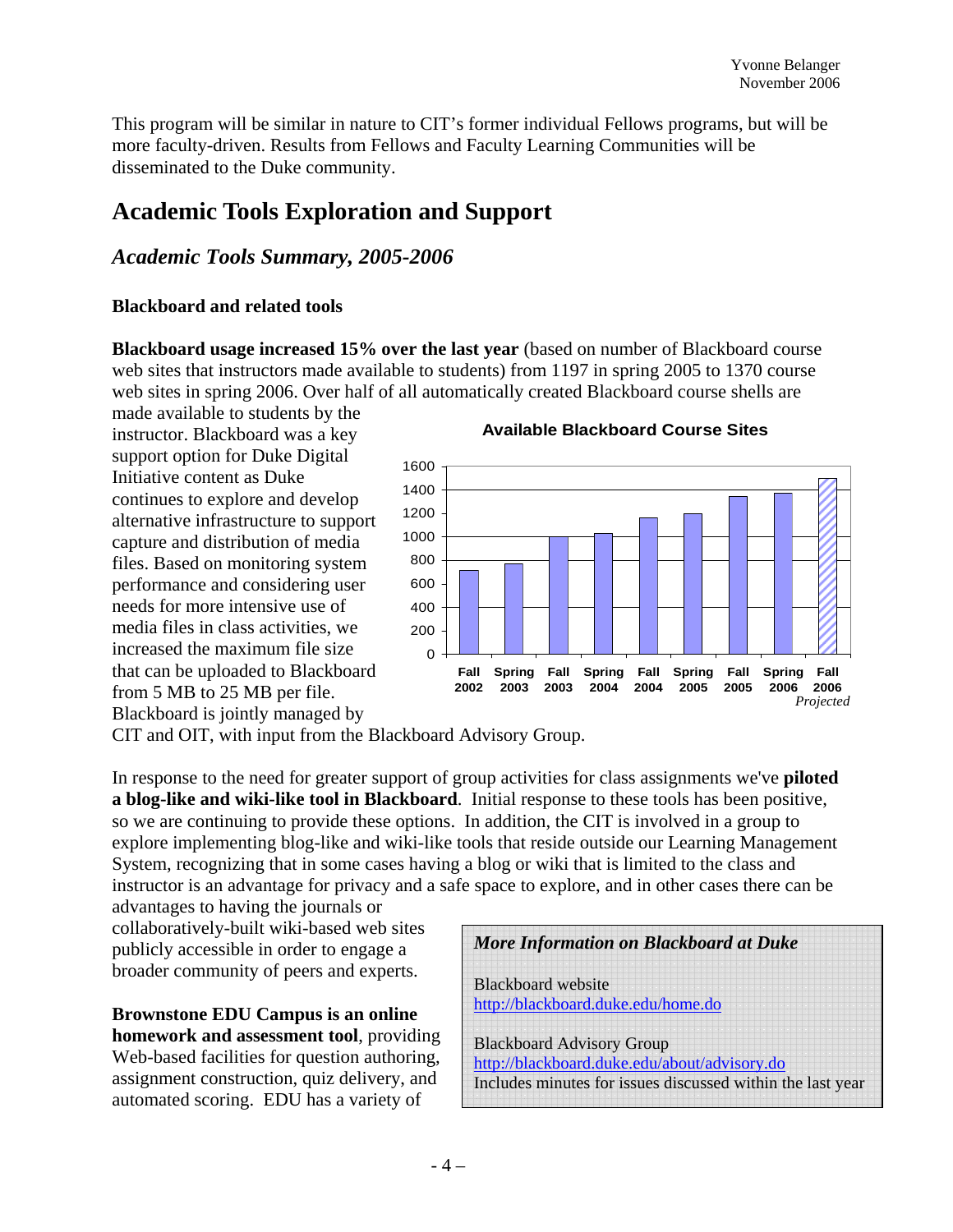question types, including algorithmic and formula-based, which make it particularly attractive for disciplines involving science and math. Based on faculty interest, we have been providing trial use of Brownstone EDU. There may be a viable option for integrating the Brownstone EDU tool with the Blackboard system in the near future. CIT is monitoring the situation for this opportunity.

# *Academic Tools Plans for 2006-2007*

In 2006-7, CIT's work with academic tools will focus on the following plans and policy issues:

#### **Enhancing Blackboard**

Blackboard has recently been upgraded to version 6.3, which offers new functionality. CIT will provide training and consulting to help faculty make good use of these new features. Starting in Fall 2006, Blackboard will be integrated with Lectopia, a tool supported by the Office of Information Technology (OIT) for capturing and disseminating lectures and classroom events. Links for Lectopia recordings will be automatically added to Blackboard course sites.

#### **Providing Blackboard organization sites for group collaboration and training**

Demand for collaborative work tools and work space is increasing across campus. A wide variety of non-class groups such as research groups, planning committees, student government groups, social groups, study abroad programs, service learning, interdisciplinary groups, lifelong learning programs, and Duke staff professional development are seeking collaborative online spaces to facilitate their activities. Since there is at present no widely available and wellsupported tool for web collaboration, CIT has provided a trial use of the Organization feature of Blackboard. CIT is exploring support models to manage this expanded use of Blackboard, because the activities are outside CIT's scope of supporting faculty and instructors in effective use of technology in teaching and learning. These new uses of Blackboard may also strain support systems outside CIT by increase the number of people needing training and consulting and require custom assistance with each organization site, in comparison with automated strategies for creating and supporting course sites.

#### **Promoting discussion of LMS policies and trends**

CIT proposed a course retention policy which was discussed by various campus advisory groups. The rationale for considering such a policy is mostly for performance considerations for our LMS (Blackboard) in supporting the productive use of the tool by faculty and students. On the other hand, there are reasons for retaining courses for as long as possible including the potential of archiving how classes have evolved in their use of digital technology; as a portfolio and history for the instructor; and an additional study resource for students, to name a few. Related to this challenge is understanding what it means to archive a course when more and more of the content resides in external systems, only linked to by the course web site. Examples of linked resources that reside external to the LMS include e-reserves and streaming media, as well as links to external web sites. Questions of retention are inevitably going to surface as more enterprise systems become extant to support the more intensive use of digital media and other digital resources. Having a simple, consistent, and well-reasoned policy will be in the Duke community's best interest.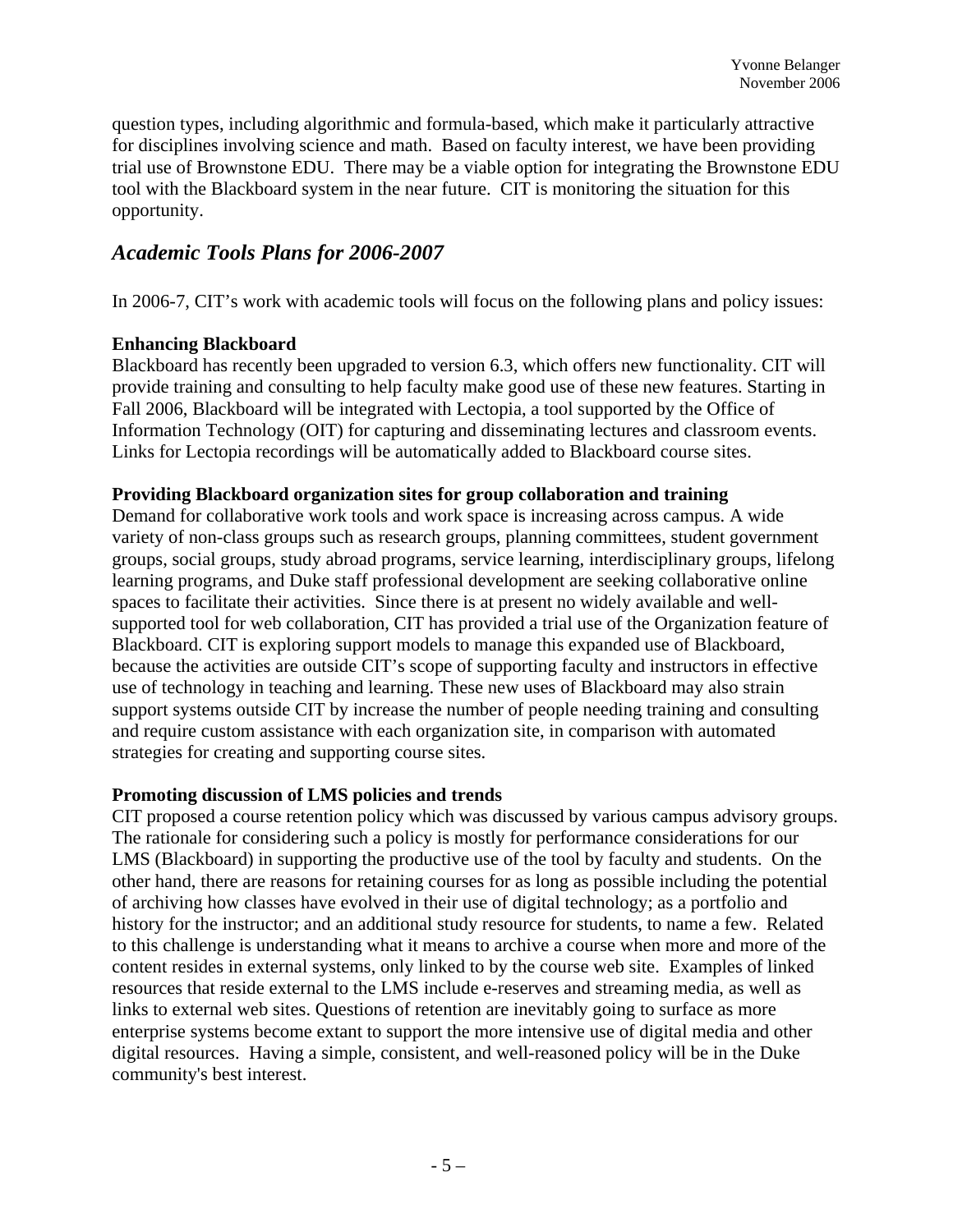#### **Monitoring the changing LMS market**

The two largest commercial players in the LMS space, Blackboard and WebCT have merged. And Blackboard, Inc. has acquired a patent that covers key LMS technology and is enforcing the patent by suing a remaining competitor. Now is the time to start exploring alternative and open source solutions for academic tools as a learning process. As a research and educational institution, it is important that we protect our autonomy to make real choices that will best meet the Duke community's technology needs. Blackboard has met, and in the near term is likely to continue to meet many of our needs, but we must proactive in planning ahead to insure that our needs are met independent of any one company's strategies.

#### **Explorations of tools for creating and using digital media**

CIT staff will continue to review and test hardware devices and software tools as faculty made increasing use of digital media associated with CIT projects and activities in the Duke Digital Initiative.

# **The Duke Digital Initiative**

CIT was a key partner in the Duke Digital initiative for 2005-06 along with the Office of Information Technology and other groups. DDI goals were to further the use of digital technologies at Duke for innovative and effective teaching, curriculum enhancement, infrastructure development, and knowledge sharing about best practices and successful teaching models.

# *Key activities in this year's Duke Digital Initiative*

- continued use of iPods for audio capture and playback of digital audio (see chart at right)
- experimentation with portable playback of digital images, video, and multimedia learning materials
- hiring a scholarly communications expert to help in navigating issues of intellectual property, copyright and fair use
- exploration of tablet PCs as a tool for increasing lecture and lab integration in the sciences and engineering
- use of hand-held computers for data capture as part of student research assignments
- pilot of the Lectopia component of the DukeCapture classroom recording service
- course support for student-created podcasts and student video production

#### **Major DDI successes this year**

- growing number of courses involving multimedia production activities
- faculty and student feedback on educational technology used to plan new facilities in the Library and other parts of campus



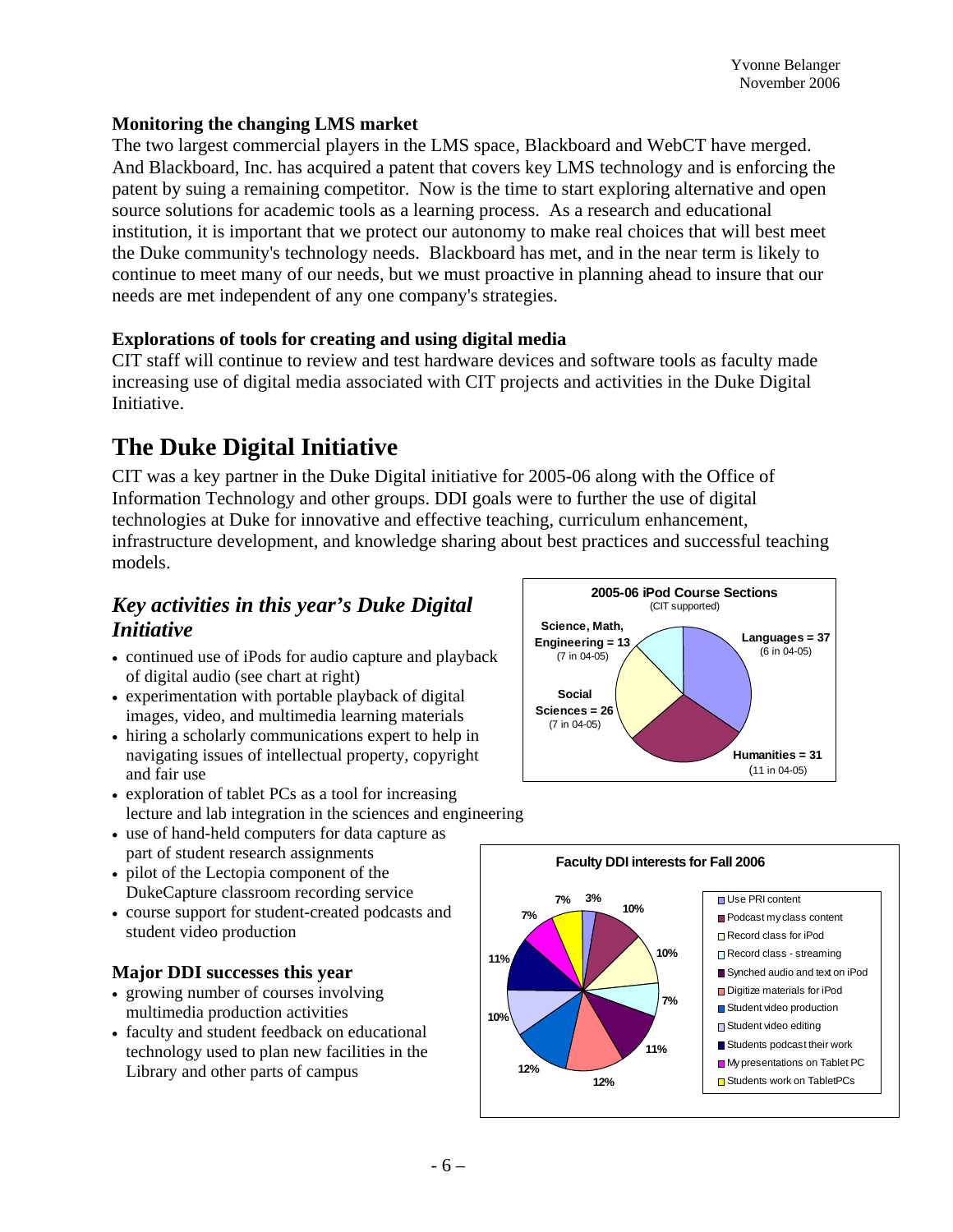- broadening faculty interest in the use of digital technologies
- active collaborations with businesses, universities and other organizations including partnerships with the University of Western Australia (Lectopia), Apple (iTunes U), Public Radio International (digital audio content), and a Duke-hosted academic Podcasting Symposium
- CIT support for over 100 courses using iPods
- Successful pilot of iTunesU in 7 courses with over 200 students in Spring '06; launch of Fuqua on iTunesU in June '06
- participation of over 230 faculty, staff , and visitors to Duke at the Duke Podcasting Symposium

#### **DDI challenges this year**

- difficulty obtaining multimedia content for courses
- rapid and unpredictable evolution of consumer technologies and associated disruption of course plans
- demand for video capture of classroom presentations exceeding classroom capabilities

# *DDI Plans for 2006-2007*

- support of classes using  $5<sup>th</sup>$  gen iPods and new type microphones
- broadened use of the iTunes U content distribution tool
- migration of the Lectopia service from pilot to production
- expansion of tablet PC pilots in engineering and chemistry
- launch of a new DukeCast podcasting tool and web collaboration tool
- expanded pilot of video production in courses

| <b>More information on DDI</b>                                                  |  |  |  |
|---------------------------------------------------------------------------------|--|--|--|
| DDI program information website<br>http://www.duke.edu/ddi/                     |  |  |  |
| Report on DDI 2005-06:<br>http://www.duke.edu/ddi/pdf/ddi_exec_report_05_06.pdf |  |  |  |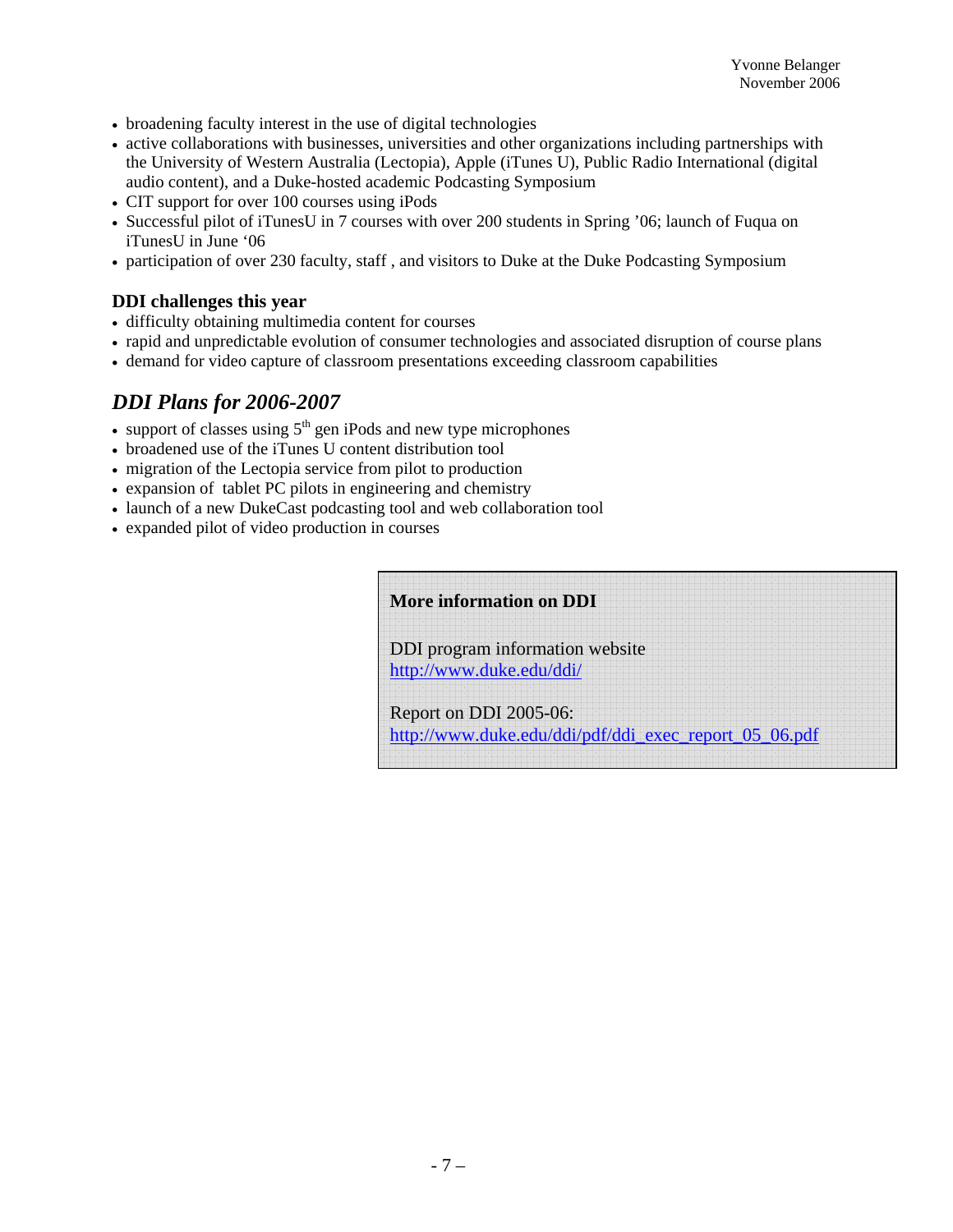# **Appendix A: Sample Consulting Requests from Duke Faculty**

Faculty from several departments have requested help for their classes, on creating online electronic portfolios.

#### *Humanities*

Music department staff asked for support digitally recording piano accompaniments for standard vocal pieces in various keys.

Language faculty received consulting on the best practices for blending iPod-based instructional activities to the existing technology-facilitated activities already in the curricula.

Language faculty participating in service learning courses and initiatives received consulting on how to develop technology-enhanced activities to facilitate student research and engagement with community partners.

#### *Social Sciences*

Economics faculty requested accounts for participation in the Brownstone EDU trial.

Public policy faculty received consulting on selecting the best tool for online surveys related to her course and was guided through the process of selecting ViewsFlash or the Blackboard survey tool.

Education faculty received consulting and support on the use of blogs in several courses.

#### *Sciences & Engineering*

Biology faculty would like support to create a collection of digitized images from the Duke Herbarium.

Biological Anthropology and Anatomy faculty looked for an effective way to allow students to collect data on their food intake throughout the day for 4 weeks and later to analyze this data.

Computer Science professor wanted support to develop a Duke version of an open source social networking software, which keeps track of what a group of people listen to on their iPods to find "neighbors" (those with similar musical tastes).

Mathematics faculty member developing an online open-source textbook asked for consulting on licensing and technical help with development of the text.

Engineering faculty researched options to provide a collaborative engineering design tool analogous to a wiki, to allow engineers to collaborate in real time on a design using standard design methods/tools.

#### *Professional Schools*

Divinity faculty requested support and consulting for developing a DiVE module to display 3D tour of biblical sites, as well as using PRS and wiki in her class.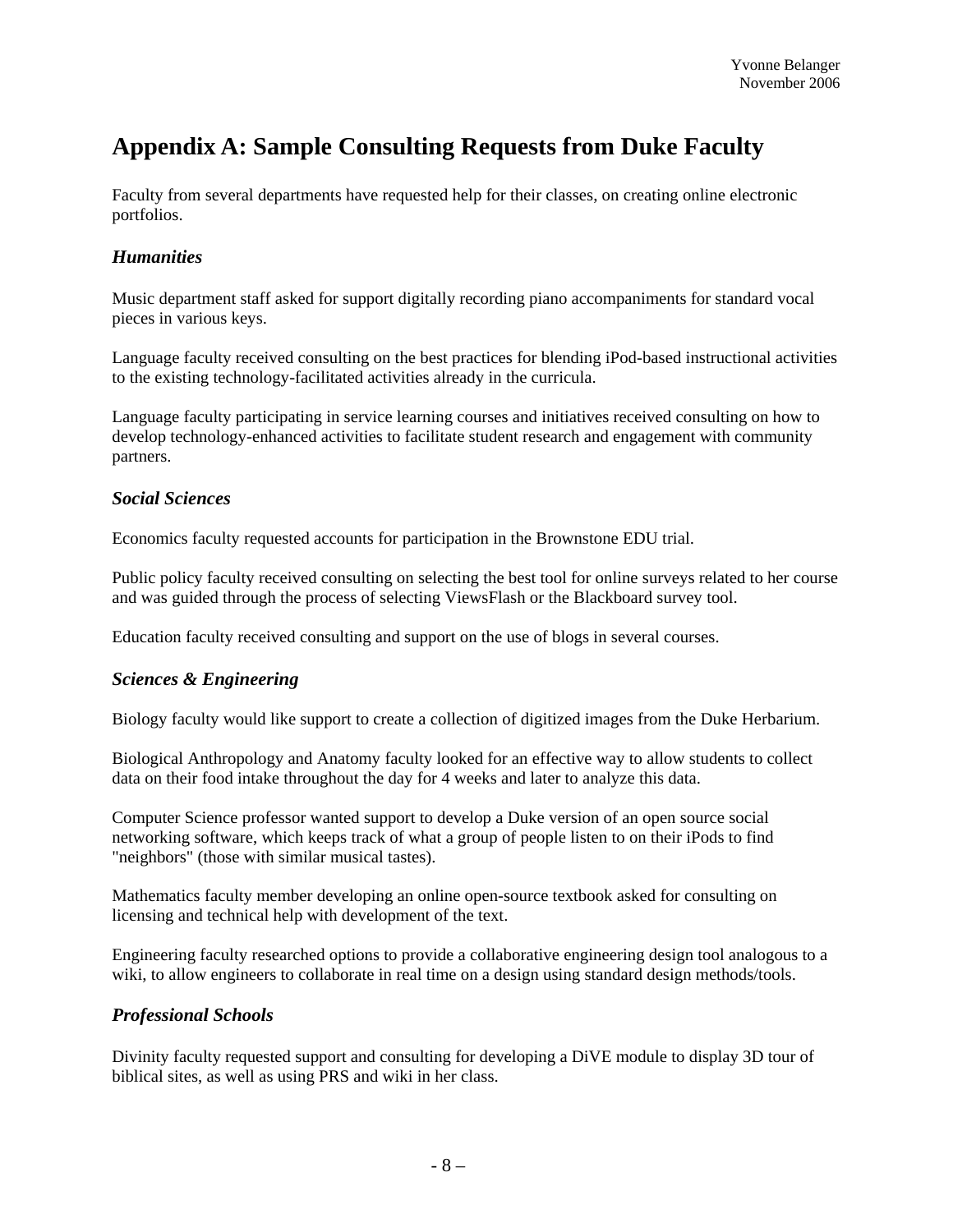A Nursing faculty member sought guidance about how to convert a physical course-related board game into an online version.

NSOEES faculty requested help finding online source of visual design and presentation training for graduate students.

Law School faculty received consulting on best practices for using video in their teaching, including policies and practical suggestions for implementing their ideas.

Medical School faculty and others sought effective video tagging and searching to assist with managing large batches of video content. One group is currently experimenting with StudioCode for this purpose (http://www.studiocodegroup.com/sbg/studiocode-education.html).